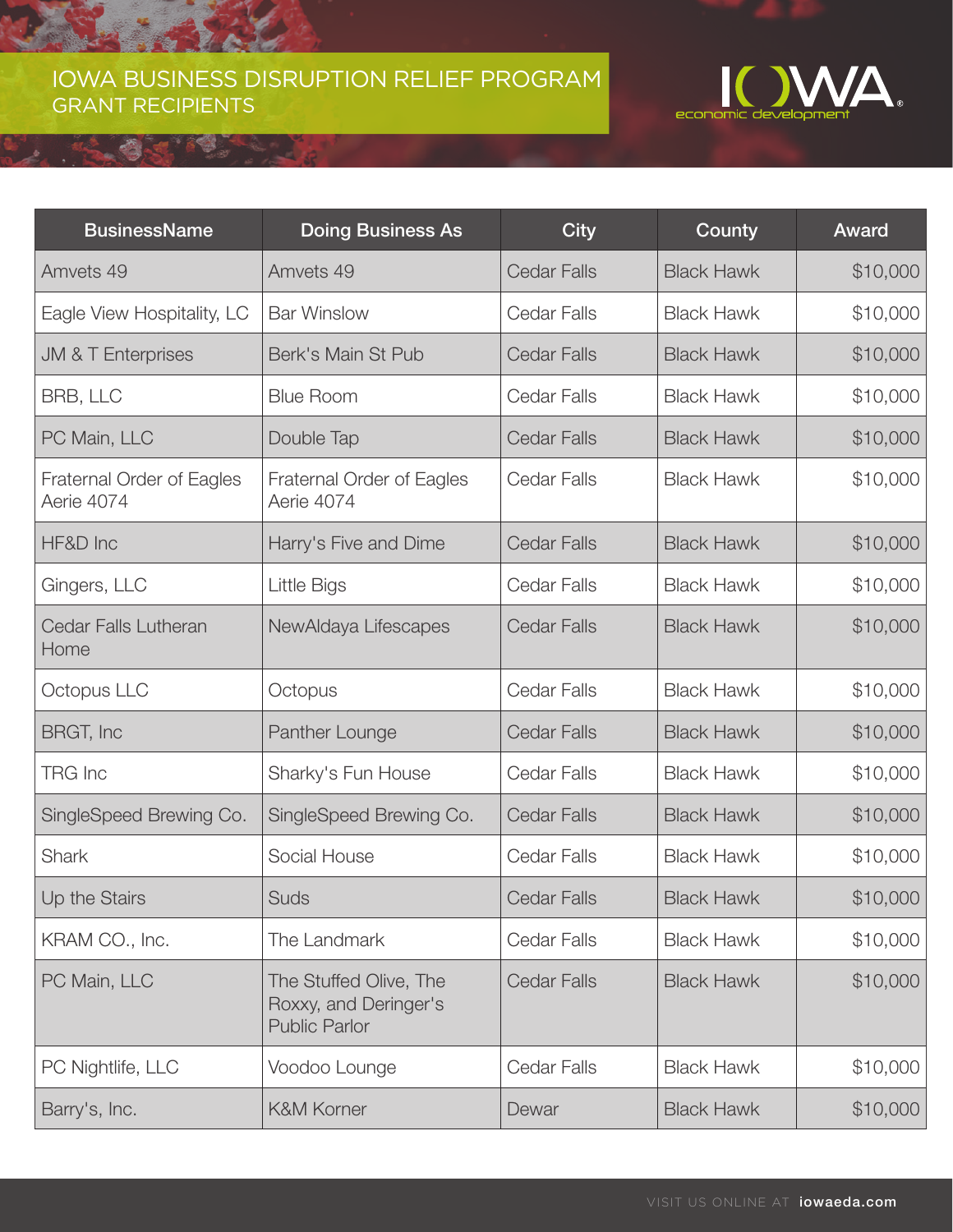| <b>BusinessName</b>                                                                 | <b>Doing Business As</b>                  | <b>City</b>  | County            | <b>Award</b> |
|-------------------------------------------------------------------------------------|-------------------------------------------|--------------|-------------------|--------------|
| <b>Nugent Demuth Post</b><br>#714 of the lowa<br>Department, The<br>American Legion | American Legion Nugent<br>Demuth Post 714 | Gilbertville | <b>Black Hawk</b> | \$10,000     |
| Dew Drop, LLC                                                                       | Dew Drop                                  | Gilbertville | <b>Black Hawk</b> | \$10,000     |
| $N Y A & R$ , Inc.                                                                  | <b>Federal Pub</b>                        | Hudson       | <b>Black Hawk</b> | \$10,000     |
| Triangle Tap, Inc.                                                                  | <b>Triangle Tap</b>                       | Hudson       | <b>Black Hawk</b> | \$10,000     |
| Four East Dining, LLC                                                               | Anton's Garden                            | Waterloo     | <b>Black Hawk</b> | \$10,000     |
| Four East Dining, LLC                                                               | <b>Anton's Volks Haus</b>                 | Waterloo     | <b>Black Hawk</b> | \$10,000     |
| Julson, Rickey A.                                                                   | <b>Babes Tap</b>                          | Waterloo     | <b>Black Hawk</b> | \$10,000     |
| <b>B.H. ENTERPRISES, LLC</b>                                                        | Behar bar                                 | Waterloo     | <b>Black Hawk</b> | \$10,000     |
| Jobly, Inc.                                                                         | Bj's Bar And Billiards                    | Waterloo     | <b>Black Hawk</b> | \$10,000     |
| Brenda's Park Road Inn,<br><b>LLC</b>                                               | Brenda's Park Road Inn                    | Waterloo     | <b>Black Hawk</b> | \$10,000     |
| Old Bags Incorporated                                                               | Buzz's Bar                                | Waterloo     | <b>Black Hawk</b> | \$10,000     |
| Dew Drop, LLC                                                                       | Casey's 218 Pub                           | Waterloo     | <b>Black Hawk</b> | \$10,000     |
| Casey's Pub West<br>Donald, Inc.                                                    | Casey's Pub & Eatery                      | Waterloo     | <b>Black Hawk</b> | \$10,000     |
| <b>Chasers Corporation</b>                                                          | <b>Chaser's Pub</b>                       | Waterloo     | <b>Black Hawk</b> | \$10,000     |
| CR Fortunes, Inc.                                                                   | Curt's                                    | Waterloo     | <b>Black Hawk</b> | \$10,000     |
| Elitte, LLC                                                                         | Elitte Cafe Bar                           | Waterloo     | <b>Black Hawk</b> | \$10,000     |
| landmakr                                                                            | J's R & B Lounge                          | Waterloo     | <b>Black Hawk</b> | \$10,000     |
| Turning Point Investments,<br>LLC                                                   | Kings and Queens Club                     | Waterloo     | <b>Black Hawk</b> | \$10,000     |
| Barrys, Inc                                                                         | Lava Lounge & Beer Hall                   | Waterloo     | <b>Black Hawk</b> | \$10,000     |
| LSG, LLC                                                                            | Legends Sports Grill                      | Waterloo     | <b>Black Hawk</b> | \$10,000     |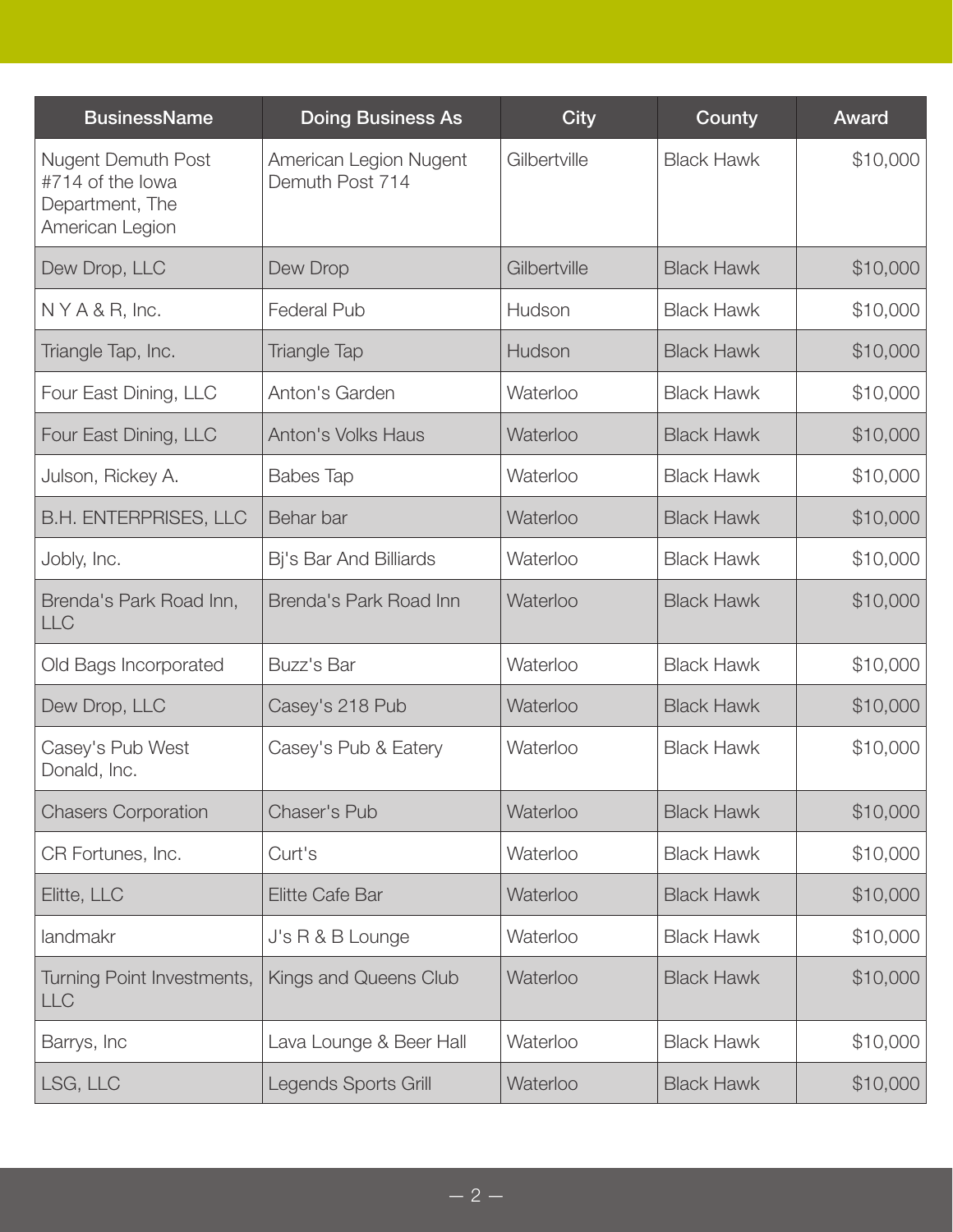| <b>BusinessName</b>                                   | <b>Doing Business As</b>      | <b>City</b>   | County            | <b>Award</b> |
|-------------------------------------------------------|-------------------------------|---------------|-------------------|--------------|
| Narey's Nineteenth Hole,<br>Inc.                      | Narey's 19th Hole             | Waterloo      | <b>Black Hawk</b> | \$10,000     |
| <b>Cravings Llc</b>                                   | Old Skool Lounge              | Waterloo      | <b>Black Hawk</b> | \$10,000     |
| <b>CSRS Properties, LLC</b>                           | S.A.C.'s neighborhood pub     | Waterloo      | <b>Black Hawk</b> | \$10,000     |
| Labelle Inc                                           | <b>Smittys Bar</b>            | Waterloo      | <b>Black Hawk</b> | \$10,000     |
| Becker-Chapman Post<br>#138 Of The American<br>Legion | The American Legion           | Waterloo      | <b>Black Hawk</b> | \$10,000     |
| R & H Entertainment, LLC                              | The Broken Record             | Waterloo      | <b>Black Hawk</b> | \$10,000     |
| A.J.M. Ventures, LTD.                                 | The Locker Room Lounge        | Waterloo      | <b>Black Hawk</b> | \$10,000     |
| Turning Point Investments,<br><b>LLC</b>              | The Loft                      | Waterloo      | <b>Black Hawk</b> | \$10,000     |
| <b>DESERT SANDS LLC</b>                               | The Saloon                    | Waterloo      | <b>Black Hawk</b> | \$10,000     |
| Y Saini                                               | Times Sports Bar & Grill      | Waterloo      | <b>Black Hawk</b> | \$10,000     |
| CHP LLC                                               | <b>Trucker Bar</b>            | Waterloo      | <b>Black Hawk</b> | \$10,000     |
| Fraternal Order of Eagles<br>764                      | <b>Waterloo Aerie</b>         | Waterloo      | <b>Black Hawk</b> | \$10,000     |
| Standley, Inc.                                        | Corner Tap                    | Adel          | <b>Dallas</b>     | \$10,000     |
| Keasey's Hideway, LLC                                 | Keasey's Hideaway Lounge      | Adel          | <b>Dallas</b>     | \$10,000     |
| Penoach Winery &<br>Nursery, LLC                      | Penoach Winery                | Adel          | <b>Dallas</b>     | \$10,000     |
| <b>The Rusted Sprocket</b><br>Tavern, LLC             | The Rusted Sprocket<br>Tavern | <b>Bouton</b> | <b>Dallas</b>     | \$10,000     |
| Amy Culp                                              | <b>Mudders</b>                | Minburn       | <b>Dallas</b>     | \$10,000     |
| <b>Guns N Roeses</b>                                  | Kennys                        | Waukee        | <b>Dallas</b>     | \$10,000     |
| LC & AW, LLC                                          | Mickey's Beach Bar            | Waukee        | Dallas            | \$10,000     |
| <b>House Divided LLC</b>                              | Poncho's Friendly Confines    | Waukee        | <b>Dallas</b>     | \$10,000     |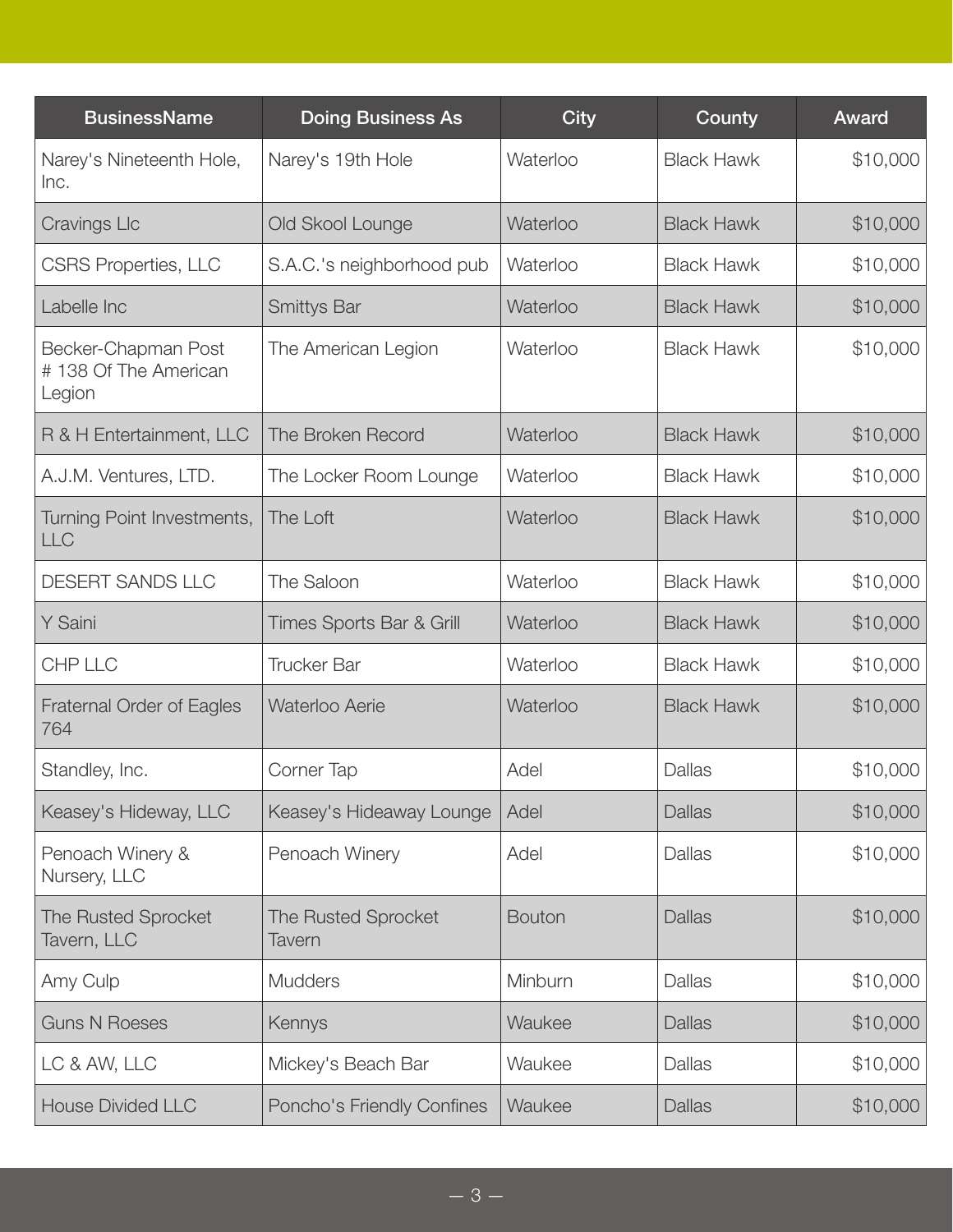| <b>BusinessName</b>                          | <b>Doing Business As</b>                   | <b>City</b>            | County        | Award    |
|----------------------------------------------|--------------------------------------------|------------------------|---------------|----------|
| Cinderella Story, LLC                        | Shotgun Betty's                            | <b>West Des Moines</b> | Dallas        | \$10,000 |
| Kiss my Grits, LLC                           | The Irish                                  | <b>West Des Moines</b> | <b>Dallas</b> | \$10,000 |
| Old Mans Creek Vineyard<br>and Winery        | Old Mans Creek Winery                      | Parnell                | lowa          | \$20,000 |
| Caffrey, Inc.                                | DC's                                       | <b>lowa City</b>       | Johnson       | \$20,000 |
| <b>HMDS</b> Inc                              | Grizzly's South Side Pub                   | Iowa City              | Johnson       | \$20,000 |
| American Legion Post 17                      | Iowa City American Legion                  | Iowa City              | Johnson       | \$20,000 |
| Corridor Underground<br>Entertainment Inc    | Iowa City Yacht Club                       | Iowa City              | Johnson       | \$20,000 |
| Samco of Iowa City, Inc.                     | Joe's Place                                | <b>lowa City</b>       | Johnson       | \$20,000 |
| Ranger Enterprises, Inc.                     | The Deadwood                               | Iowa City              | Johnson       | \$20,000 |
| Thirsty On 30, Inc.                          | Thirsty's                                  | Lone Tree              | Johnson       | \$20,000 |
| <b>US Corridor</b><br>Entertainment, LLC     | The Leaderboard                            | North Liberty          | Johnson       | \$20,000 |
| <b>Oxford American Legion</b><br>Post #537   | <b>Oxford American Legion</b><br>Post #537 | Oxford                 | Johnson       | \$20,000 |
| IC Entertainment, LC                         | Bardot Iowa                                | <b>lowa City</b>       | Johnson       | \$20,000 |
| Alberhasky, David L.                         | Dave's Foxhead Tavern                      | Iowa City              | Johnson       | \$20,000 |
| <b>Corridor Alley</b><br>Entertainment, Inc. | Eden Ultra Lounge                          | Iowa City              | Johnson       | \$20,000 |
| Elray Holdings, LLC                          | Elray's Live & Dive                        | Iowa City              | Johnson       | \$20,000 |
| <b>First Avenue Productions</b>              | First Avenue Club                          | Iowa City              | Johnson       | \$20,000 |
| GABE'S OASIS, L.L.C.                         | Gabe's                                     | Iowa City              | Johnson       | \$20,000 |
| George's Buffet, Inc.                        | George's Buffet                            | Iowa City              | Johnson       | \$20,000 |
| Caffrey IC, INC                              | Iowa City fieldhouse                       | Iowa City              | Johnson       | \$20,000 |
| Jobsite IC, LLC                              | Jobsite                                    | Iowa City              | Johnson       | \$20,000 |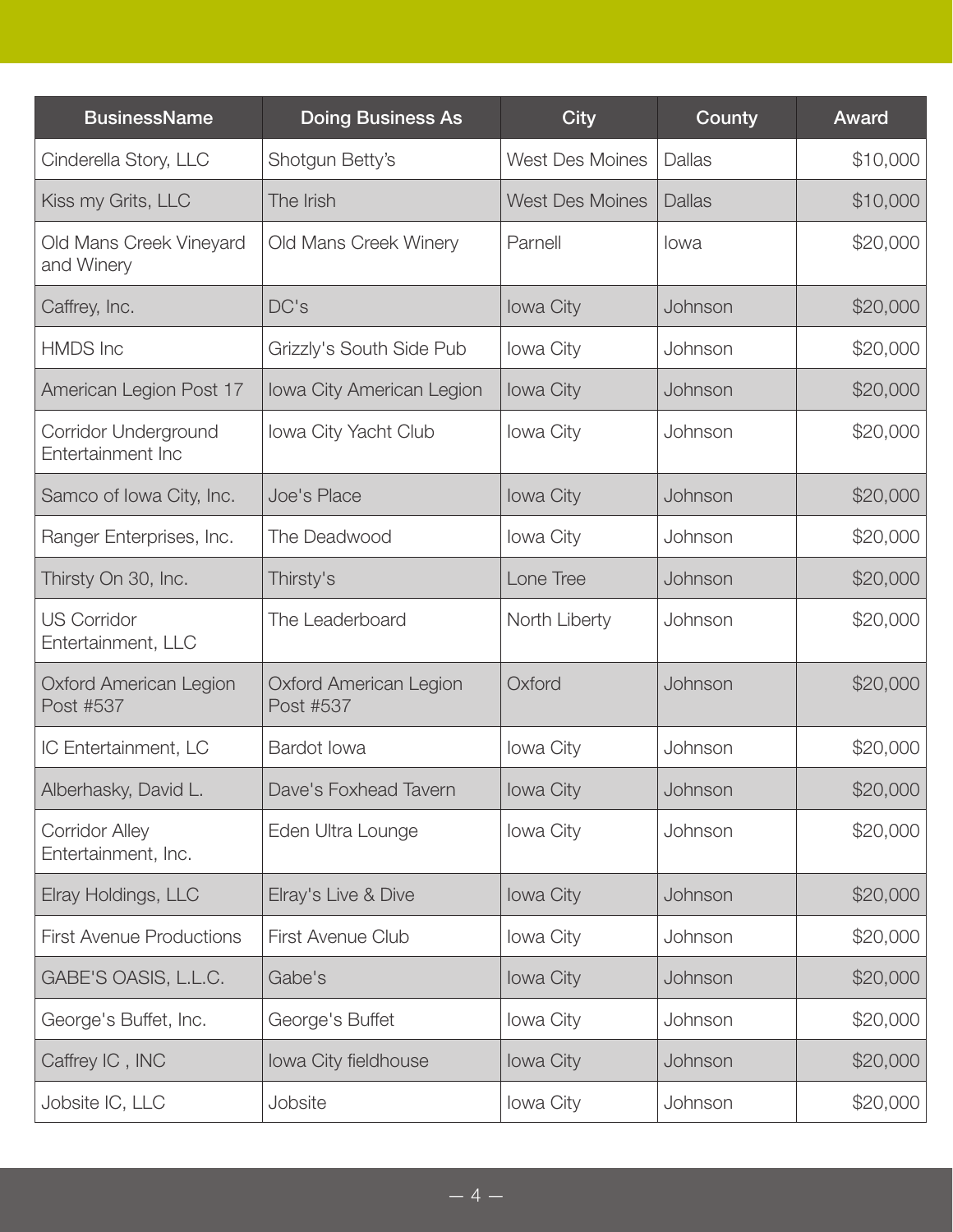| <b>BusinessName</b>                  | <b>Doing Business As</b>          | <b>City</b>         | County  | <b>Award</b> |
|--------------------------------------|-----------------------------------|---------------------|---------|--------------|
| La Familia Ortiz, Inc.               | La Rumba Latino Bar               | Iowa City           | Johnson | \$20,000     |
| La Wine Bar                          | La Wine Bar                       | Iowa City           | Johnson | \$20,000     |
| <b>High Energy Food</b><br>Concepts  | <b>Martinis</b>                   | <b>lowa City</b>    | Johnson | \$20,000     |
| Pub on Clinton Street,<br><b>LLC</b> | Pints                             | <b>lowa City</b>    | Johnson | \$20,000     |
| Column, Inc.                         | Sports Column                     | <b>lowa City</b>    | Johnson | \$20,000     |
| Corridor Entertainment,<br>LC        | Studio 13                         | <b>lowa City</b>    | Johnson | \$20,000     |
| DTW INC.                             | T.C.B. Pool Hall                  | Iowa City           | Johnson | \$20,000     |
| Suzster, Inc.                        | The Club Car                      | Iowa City           | Johnson | \$20,000     |
| Dublin Underground, Inc.             | The Dublin Underground            | Iowa City           | Johnson | \$20,000     |
| Aka White, Inc.                      | The Summit Restaurant and<br>Bar  | <b>lowa City</b>    | Johnson | \$20,000     |
| Wild Culture Kombucha,<br><b>LLC</b> | Wild Culture Kombucha             | <b>lowa City</b>    | Johnson | \$20,000     |
| Ranshaw, Deborah M                   | The Dawg House                    | Oxford              | Johnson | \$20,000     |
| Wacko Inc                            | Union Station Extension Hall      | <b>Cedar Rapids</b> | Linn    | \$10,000     |
| 319 Arcade and Bar, LLC              | 319 Arcade and Bar                | Cedar Rapids        | Linn    | \$10,000     |
| CSL, Inc.                            | Chappy's Safari Lounge            | <b>Cedar Rapids</b> | Linn    | \$10,000     |
| Muller's Bar                         | Clancey's Keg                     | Cedar Rapids        | Linn    | \$10,000     |
| Andybelle, INC.                      | <b>Club Basix</b>                 | <b>Cedar Rapids</b> | Linn    | \$10,000     |
| Wilson & Patten LLC                  | <b>Country Underground</b>        | Cedar Rapids        | Linn    | \$10,000     |
| Adam, Inc                            | Fat Wally's                       | <b>Cedar Rapids</b> | Linn    | \$10,000     |
| Fraternal Order of Eagles<br>2272    | Fraternal Order of Eagles<br>2272 | Cedar Rapids        | Linn    | \$10,000     |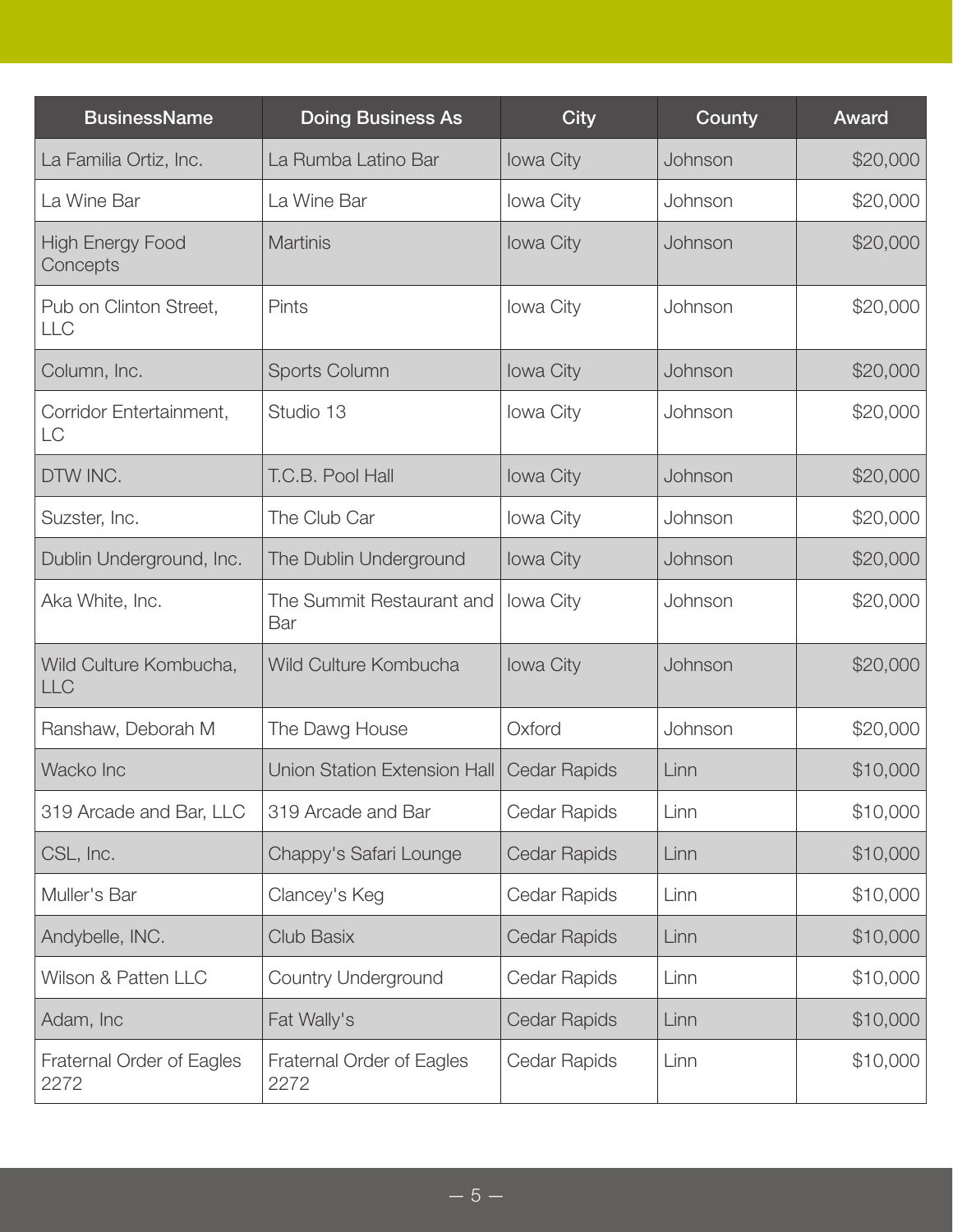| <b>BusinessName</b>                       | <b>Doing Business As</b>     | <b>City</b>         | County | Award    |
|-------------------------------------------|------------------------------|---------------------|--------|----------|
| GNGB.IIc                                  | <b>Grin N Goose</b>          | <b>Cedar Rapids</b> | Linn   | \$10,000 |
| Volume, LLC                               | <b>Hazzard County Saloon</b> | Cedar Rapids        | Linn   | \$10,000 |
| Iowa Brewing Company,<br><b>LLC</b>       | Iowa Brewing Company         | <b>Cedar Rapids</b> | Linn   | \$10,000 |
| Blarney's, Inc.                           | J.M. O'Malleys               | Cedar Rapids        | Linn   | \$10,000 |
| RBDR, Inc.                                | <b>Just Coz</b>              | <b>Cedar Rapids</b> | Linn   | \$10,000 |
| Kingston Pub LLC                          | Kingston Pub                 | Cedar Rapids        | Linn   | \$10,000 |
| Mixologist 2, LLC                         | Moose McDuffy's              | <b>Cedar Rapids</b> | Linn   | \$10,000 |
| Buz Corp.                                 | New Shack Tavern             | Cedar Rapids        | Linn   | \$10,000 |
| NewBo City Market                         | NewBo City Market            | <b>Cedar Rapids</b> | Linn   | \$10,000 |
| Otis M LLC                                | Otis' Tailgators Sports Bar  | Cedar Rapids        | Linn   | \$10,000 |
| Playtime Tap, LLC                         | Playtime Tap                 | <b>Cedar Rapids</b> | Linn   | \$10,000 |
| MHAKM, LLC                                | Red Lion Lounge              | Cedar Rapids        | Linn   | \$10,000 |
| <b>KRB</b> Enterprises, Inc               | Sammy's Lounge               | <b>Cedar Rapids</b> | Linn   | \$10,000 |
| Rockford Road Sports Bar<br>& Grill, Inc. | Stadium Lounge Bar & Grill   | Cedar Rapids        | Linn   | \$10,000 |
| Taboo Nightclub Longe,<br>LLC             | <b>Taboo</b>                 | Cedar Rapids        | Linn   | \$10,000 |
| Mixologist, LLC                           | The Break Room               | Cedar Rapids        | Linn   | \$10,000 |
| Thew Brewing Company,<br><b>LLC</b>       | Thew Brewing Company         | Cedar Rapids        | Linn   | \$10,000 |
| <b>J&amp;J Wagner, LLC</b>                | Time out Lounge              | Cedar Rapids        | Linn   | \$10,000 |
| Liquid Assets, Inc.                       | Vineria Wine Shop            | <b>Cedar Rapids</b> | Linn   | \$10,000 |
| Starcav Ltd.                              | West Side Lounge             | Cedar Rapids        | Linn   | \$10,000 |
| Haddy, Tommy Louis                        | Haddy's                      | <b>Center Point</b> | Linn   | \$10,000 |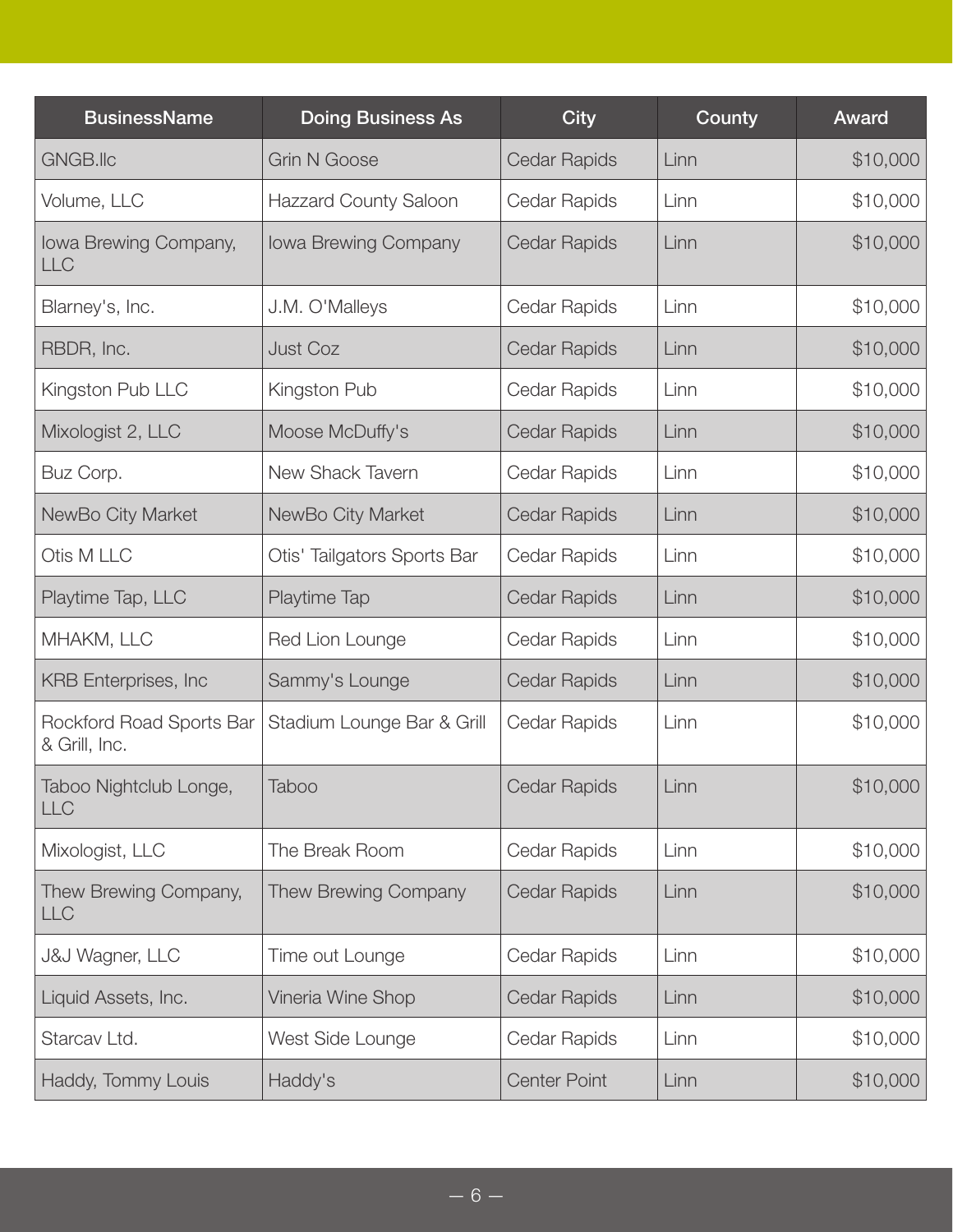| <b>BusinessName</b>                             | <b>Doing Business As</b>                        | <b>City</b>         | County | Award    |
|-------------------------------------------------|-------------------------------------------------|---------------------|--------|----------|
| Wapsie Post 421<br>American Legion              | Wapsie Post 421 American<br>Legion              | Central City        | Linn   | \$10,000 |
| American Legion Post 298                        | American Legion Post 298                        | <b>Marion</b>       | Linn   | \$10,000 |
| Yock's Landing, LLC                             | Yock's Landing                                  | Mount Vernon        | Linn   | \$10,000 |
| American Legion Post 331                        | American Legion Post 331                        | Springville         | Linn   | \$10,000 |
| Jeff Melsha                                     | Little Bohemia                                  | Cedar Rapids        | Linn   | \$10,000 |
| 1227 J Ave. Corp.                               | The Green Gable Inn                             | <b>Cedar Rapids</b> | Linn   | \$10,000 |
| <b>House Divided Brewery</b><br>Inc.            | <b>House Divided Brewery</b>                    | Ely                 | Linn   | \$10,000 |
| Beau Dylan's, Inc.                              | Beau Dylan's                                    | Lisbon              | Linn   | \$10,000 |
| <b>Brick Alley Pub &amp; Sports</b><br>Bar, LLC | <b>Brick Alley Pub &amp; Sports</b><br>Bar, LLC | Marion              | Linn   | \$10,000 |
| Cherry Meadow, LLC                              | <b>Cherry Meadow</b>                            | Marion              | Linn   | \$10,000 |
| More Bars, LLC                                  | Cocktails and Company                           | Marion              | Linn   | \$10,000 |
| Lubben Vineyards &<br>Wines, LLC                | Lubben Vineyards & Wines,<br><b>LLC</b>         | Marion              | Linn   | \$10,000 |
| <b>MRT Holdings, LLC</b>                        | <b>Pitchers</b>                                 | Marion              | Linn   | \$10,000 |
| Uptown Snug, LLC                                | <b>Uptown Snug</b>                              | Marion              | Linn   | \$10,000 |
| Wrigleyville, LLC                               | Wrigleyville                                    | Marion              | Linn   | \$10,000 |
| Glyn Mawr Vineyard and<br>Winery, LLC           | Glyn Mawr Vineyard and<br>Winery-The Local      | Mount Vernon        | Linn   | \$10,000 |
| Aunt Dharma's SandBar<br>on the Wapsi, LLC      | Dharma's                                        | <b>Troy Mills</b>   | Linn   | \$10,000 |
| Wing Nutt Brewing<br>Company LLC                | <b>Brightside Aleworks</b>                      | Altoona             | Polk   | \$10,000 |
| Midwest Ventures 4, LLC                         | Hawk Heaven Tavern                              | Altoona             | Polk   | \$10,000 |
| Olde Town Tap, LLC                              | Olde Town Tap, L.L.C.                           | Altoona             | Polk   | \$10,000 |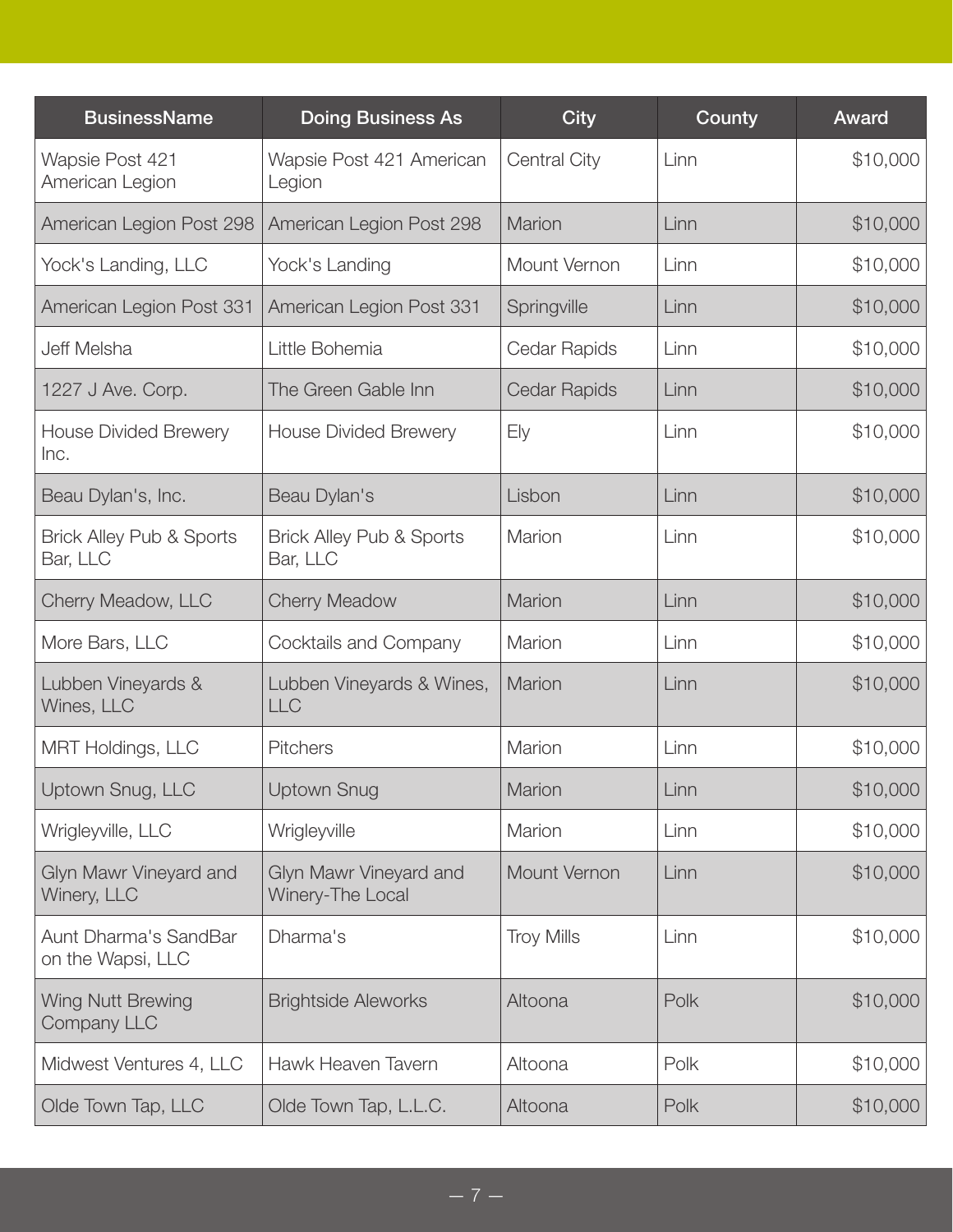| <b>BusinessName</b>                                | <b>Doing Business As</b>                  | <b>City</b>      | County | Award    |
|----------------------------------------------------|-------------------------------------------|------------------|--------|----------|
| Vinje LLC                                          | Good Times                                | Ankeny           | Polk   | \$10,000 |
| J & S Grubbster<br><b>Investments LLC</b>          | Grubb's Pub                               | Ankeny           | Polk   | \$10,000 |
| Bar Partners, Inc.                                 | Jakes Pub                                 | Ankeny           | Polk   | \$10,000 |
| <b>Mistress Brewing</b><br>Company, LLC            | <b>Mistress Brewing Company</b>           | Ankeny           | Polk   | \$10,000 |
| O'Malley's Good Spirits<br>Company Inc             | The Carney Tap                            | Ankeny           | Polk   | \$10,000 |
| <b>Uptown Garage Brewing</b><br><b>Company LLC</b> | <b>Uptown Garage Brewing</b><br>Company   | Ankeny           | Polk   | \$10,000 |
| Founders On Main, Inc.                             | Founders Irish Pub                        | <b>Bondurant</b> | Polk   | \$10,000 |
| <b>Altus Brewing Company</b><br><b>LLC</b>         | <b>Reclaimed Rails Brewing</b><br>Company | <b>Bondurant</b> | Polk   | \$10,000 |
| 515 Brewing LLC                                    | 515 Brewing LLC                           | Clive            | Polk   | \$10,000 |
| <b>Duck University LLC</b>                         | Ducktail Lounge                           | Clive            | Polk   | \$10,000 |
| Cowger enterprises inc                             | Flying moose                              | Clive            | Polk   | \$10,000 |
| C & T, LC                                          | Front Row                                 | Clive            | Polk   | \$10,000 |
| <b>MYMO Entertainment LLC</b>                      | Miss Kittys                               | Clive            | Polk   | \$10,000 |
| Patterson Enterprises I,<br><b>LLC</b>             | Pally's Bar and Grill                     | Clive            | Polk   | \$10,000 |
| The Rack Billiards Club Itc                        | The Rack Billiard Club                    | Clive            | Polk   | \$10,000 |
| Kathys 14th Street Tavern                          | 14th Street Tavern                        | Des Moines       | Polk   | \$10,000 |
| 1717 Brewing Company,<br><b>LLC</b>                | 1717 Brewing Company                      | Des Moines       | Polk   | \$10,000 |
| <b>Elevated Industry LLC</b>                       | 300 Craft & Rooftop                       | Des Moines       | Polk   | \$10,000 |
| FBM Incorporated                                   | Alpine Tap Room                           | Des Moines       | Polk   | \$10,000 |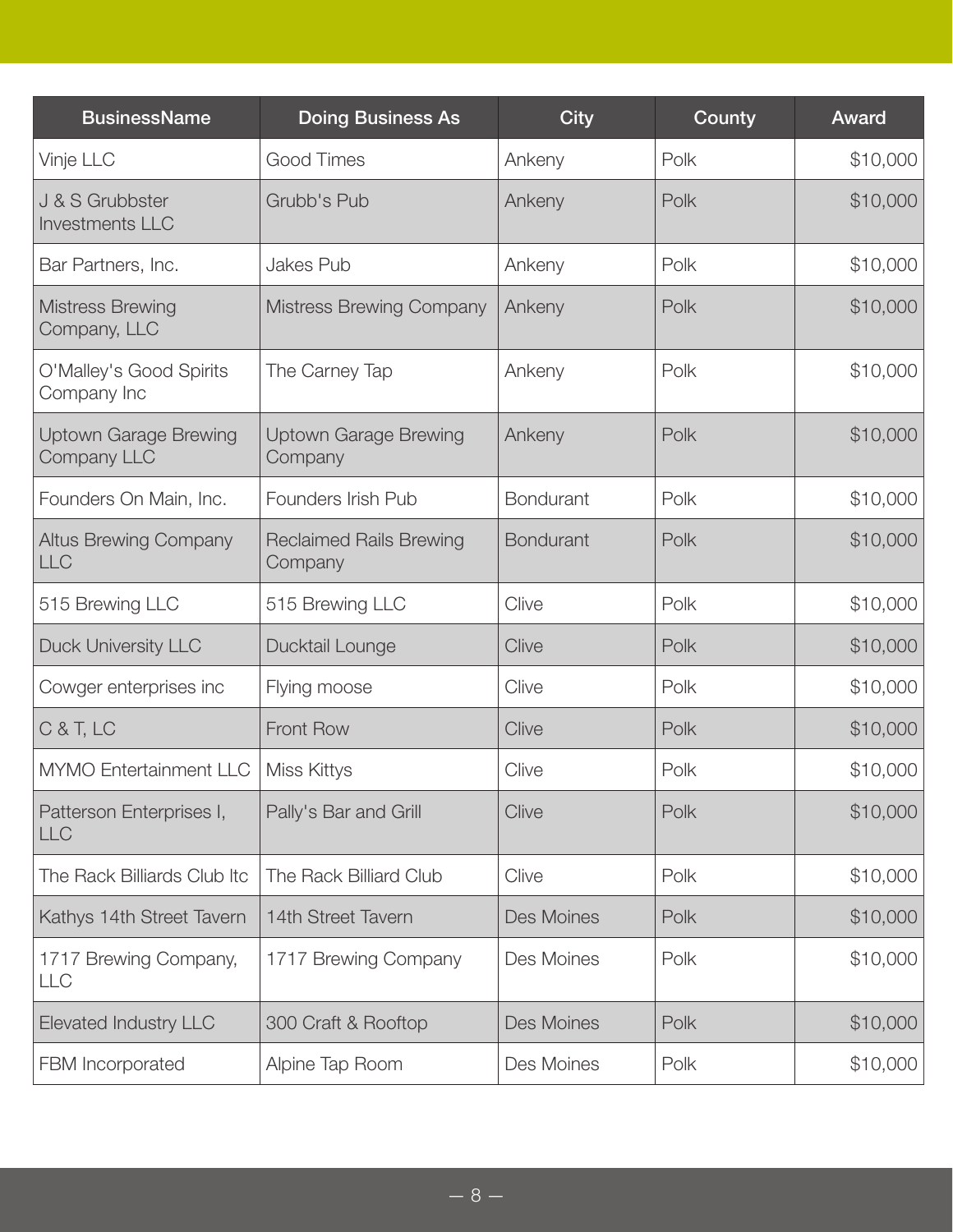| <b>BusinessName</b>                             | <b>Doing Business As</b>                    | <b>City</b> | County | Award    |
|-------------------------------------------------|---------------------------------------------|-------------|--------|----------|
| jjs 3rd st. Ilc DUPE in<br>system               | <b>American Outlaws</b>                     | Des Moines  | Polk   | \$10,000 |
| Better Bars, Inc                                | Andy's Place                                | Des Moines  | Polk   | \$10,000 |
| AGB, LLC                                        | Annie's Irish Pub                           | Des Moines  | Polk   | \$10,000 |
| Beechwood<br>Entertainment, Inc.                | Beechwood Lounge                            | Des Moines  | Polk   | \$10,000 |
| Alpha Ventures, LLC                             | Beer Can Alley / The<br>Exchange            | Des Moines  | Polk   | \$10,000 |
| <b>DMDT HOSPITALITY &amp;</b><br>LIFESTYLE, LLC | Bellhop Neighborhood Tiki                   | Des Moines  | Polk   | \$10,000 |
| <b>Blazing Saddle Inc</b>                       | <b>Blazing Saddle</b>                       | Des Moines  | Polk   | \$10,000 |
| Buddy's Corral II, Ltd.                         | <b>Buddy's Corral</b>                       | Des Moines  | Polk   | \$10,000 |
| <b>Confluence Brewing</b><br>Company, LLC       | <b>Confluence Brewing</b><br>Company        | Des Moines  | Polk   | \$10,000 |
| Cooney Beverage<br>Company, Inc.                | Cooney's                                    | Des Moines  | Polk   | \$10,000 |
| <b>BRECK'S LLC</b>                              | Copper Cup                                  | Des Moines  | Polk   | \$10,000 |
| Deep End Bar, LLC                               | Deep End Bar                                | Des Moines  | Polk   | \$10,000 |
| Des Moines Fraternal<br>Order of Eagles 109     | Des Moines Fraternal Order<br>of Eagles 109 | Des Moines  | Polk   | \$10,000 |
| Nice Neighbors LLC                              | Ernie's Boondock                            | Des Moines  | Polk   | \$10,000 |
| Two Of Seven, Inc                               | Extra Innings                               | Des Moines  | Polk   | \$10,000 |
| DEXTERCORP, Inc.                                | Fremont                                     | Des Moines  | Polk   | \$10,000 |
| Race Car Bar Inc                                | <b>G T Race Car Bar</b>                     | Des Moines  | Polk   | \$10,000 |
| Nightwalkers LLC                                | Gas Lamp                                    | Des Moines  | Polk   | \$10,000 |
| <b>PLIK Corporation</b>                         | Greenwood Lounge                            | Des Moines  | Polk   | \$10,000 |
| Hello, Marjorie, LLC                            | Hello, Marjorie                             | Des Moines  | Polk   | \$10,000 |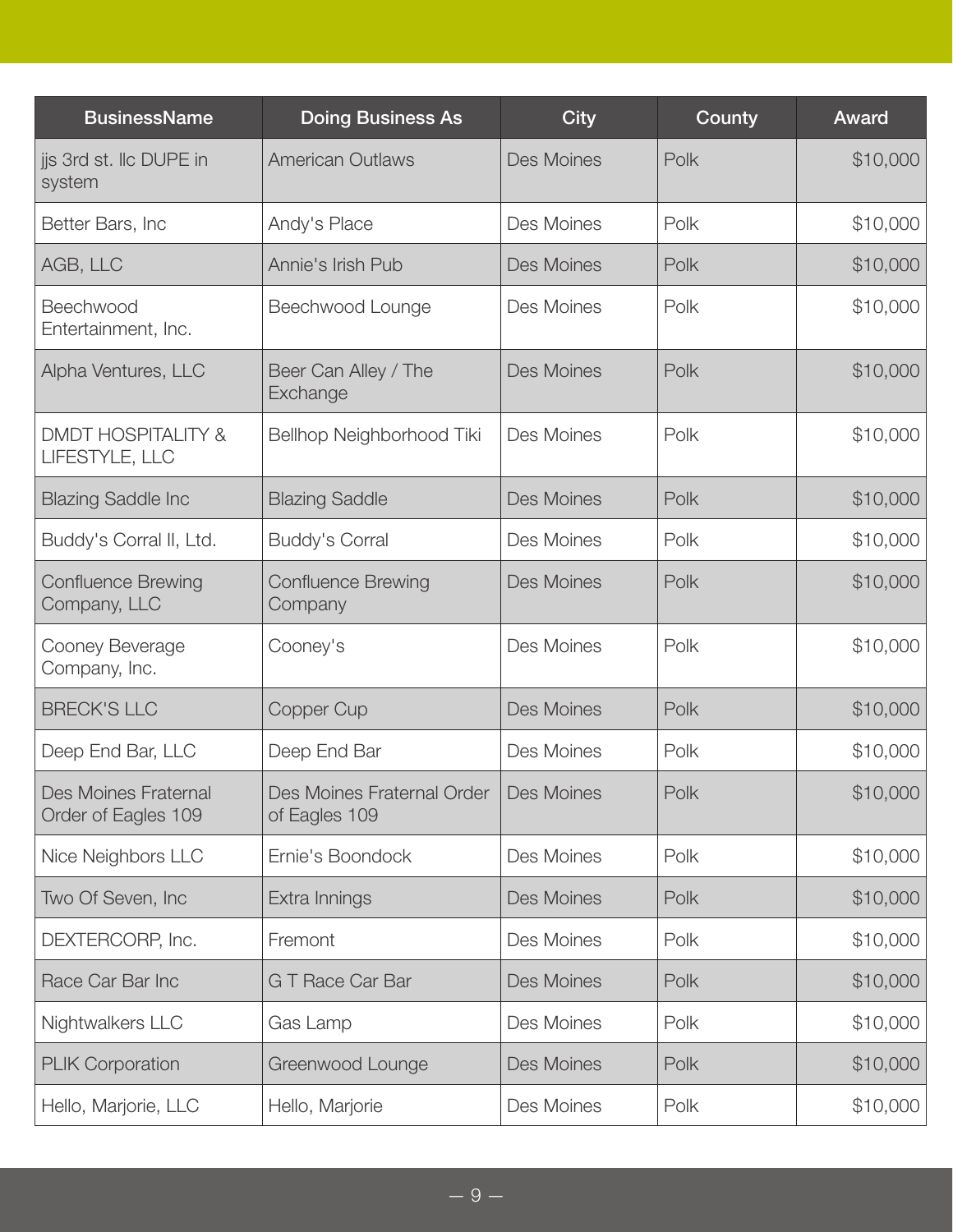| <b>BusinessName</b>                 | <b>Doing Business As</b>      | <b>City</b> | County | Award    |
|-------------------------------------|-------------------------------|-------------|--------|----------|
| Seven of Seven, L.L.C.              | Ingersoll Tap                 | Des Moines  | Polk   | \$10,000 |
| Groben Wine, LLC                    | Jasper Winery                 | Des Moines  | Polk   | \$10,000 |
| HFL, LLC                            | Johnny's Hall of Fame         | Des Moines  | Polk   | \$10,000 |
| Divine Lounge, LLC                  | Juniper Moon                  | Des Moines  | Polk   | \$10,000 |
| Kung Fu Taco & Tap, Inc.            | Kung Fu Tap & Taco            | Des Moines  | Polk   | \$10,000 |
| LD's Corner Tap, Inc.               | LD's Corner                   | Des Moines  | Polk   | \$10,000 |
| Lefty's Live Music, LLC             | Lefty's Live Music            | Des Moines  | Polk   | \$10,000 |
| East Locust Tap, LLC                | Locust Tap                    | Des Moines  | Polk   | \$10,000 |
| McCann Corp.                        | McCann's Tap                  | Des Moines  | Polk   | \$10,000 |
| McCuen's Pub, LLC                   | McCuen's Pub                  | Des Moines  | Polk   | \$10,000 |
| <b>BAM BAM, LLC</b>                 | Murphy's                      | Des Moines  | Polk   | \$10,000 |
| Lime Lounge, LLC                    | Nightingale Cocktail          | Des Moines  | Polk   | \$10,000 |
| Rye Rye Adventures, LLC             | One Star Bar                  | Des Moines  | Polk   | \$10,000 |
| F J Y Inc.                          | Pal Joeys                     | Des Moines  | Polk   | \$10,000 |
| Rah Inc                             | Park Avenue Pub               | Des Moines  | Polk   | \$10,000 |
| Peace Tree Brewing<br>Company       | Peace Tree Brewing<br>Company | Des Moines  | Polk   | \$10,000 |
| 49 Steins LLC                       | Peggy's Tavern                | Des Moines  | Polk   | \$10,000 |
| Papa's Party To Go Inc.             | Pints Pub n Patio             | Des Moines  | Polk   | \$10,000 |
| Pub Concepts, L.C.                  | Plaza Pub                     | Des Moines  | Polk   | \$10,000 |
| 208 Restaurant & Bar,<br><b>LLC</b> | RoCA/Shorty's                 | Des Moines  | Polk   | \$10,000 |
| KEP2010, LLC                        | Roy's                         | Des Moines  | Polk   | \$10,000 |
| PC Court, LLC                       | Shag's                        | Des Moines  | Polk   | \$10,000 |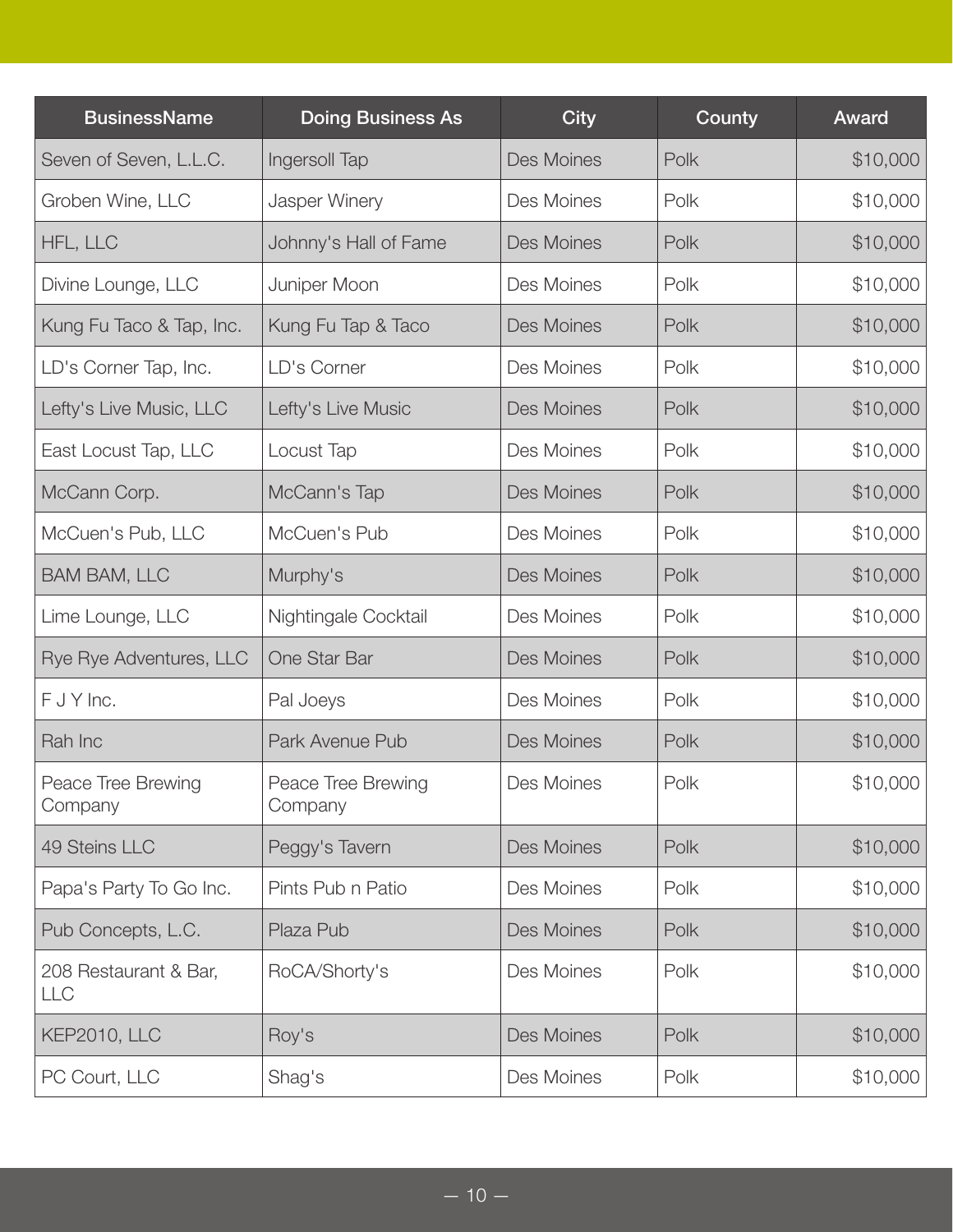| <b>BusinessName</b>                            | <b>Doing Business As</b>                | <b>City</b>       | County | Award    |
|------------------------------------------------|-----------------------------------------|-------------------|--------|----------|
| Sudsuckers, Inc.                               | Sudsuckers                              | Des Moines        | Polk   | \$10,000 |
| Teehee's, LLC                                  | Teehee's Comedy Club                    | Des Moines        | Polk   | \$10,000 |
| PJ Romare's, LLC                               | The Derry's Lounge                      | Des Moines        | Polk   | \$10,000 |
| Main Floor, LLC                                | The District                            | Des Moines        | Polk   | \$10,000 |
| Grdn, L.L.C.                                   | The Garden Nightclub                    | Des Moines        | Polk   | \$10,000 |
| J.M. Besler Enterprises,<br>L.L.C.             | <b>Thirsty Sportsman</b>                | Des Moines        | Polk   | \$10,000 |
| Toad's Tavern, LLC                             | <b>Toad's Tavern</b>                    | Des Moines        | Polk   | \$10,000 |
| <b>Riley Drive Entertainment</b><br>XIII, Inc. | Tonic on Court                          | Des Moines        | Polk   | \$10,000 |
| <b>TT1938, LLC</b>                             | <b>Triangle Tap</b>                     | Des Moines        | Polk   | \$10,000 |
| Josh Rafe Sam, LLC                             | Up/Down                                 | Des Moines        | Polk   | \$10,000 |
| Reavis Enterprises, LLC                        | Vickie's                                | Des Moines        | Polk   | \$10,000 |
| DBR, LLC                                       | Voodoo Lounge                           | Des Moines        | Polk   | \$10,000 |
| Hawkeye Highlife Ltd.                          | Waveland                                | <b>Des Moines</b> | Polk   | \$10,000 |
| Amanda Schwartz                                | West End Lounge                         | Des Moines        | Polk   | \$10,000 |
| Chucks Angels, LLC                             | Woody's                                 | Des Moines        | Polk   | \$10,000 |
| Wooly's Dime Shop, LLC                         | Wooly's                                 | Des Moines        | Polk   | \$10,000 |
| XBK, LLC                                       | <b>xBk</b>                              | Des Moines        | Polk   | \$10,000 |
| The Hen House Pub n'<br><b>Grub LLC</b>        | The Hen House Pub n'<br>Grub            | Elkhart           | Polk   | \$10,000 |
| RJT Partners, LLC                              | <b>Pour Choices</b><br>Neighborhood Bar | Grimes            | Polk   | \$10,000 |
| Lone T Entertainment LLC                       | <b>Back Road's Lounge</b>               | Johnston          | Polk   | \$10,000 |
| <b>B</b> Lee Inc                               | Doc's                                   | Johnston          | Polk   | \$10,000 |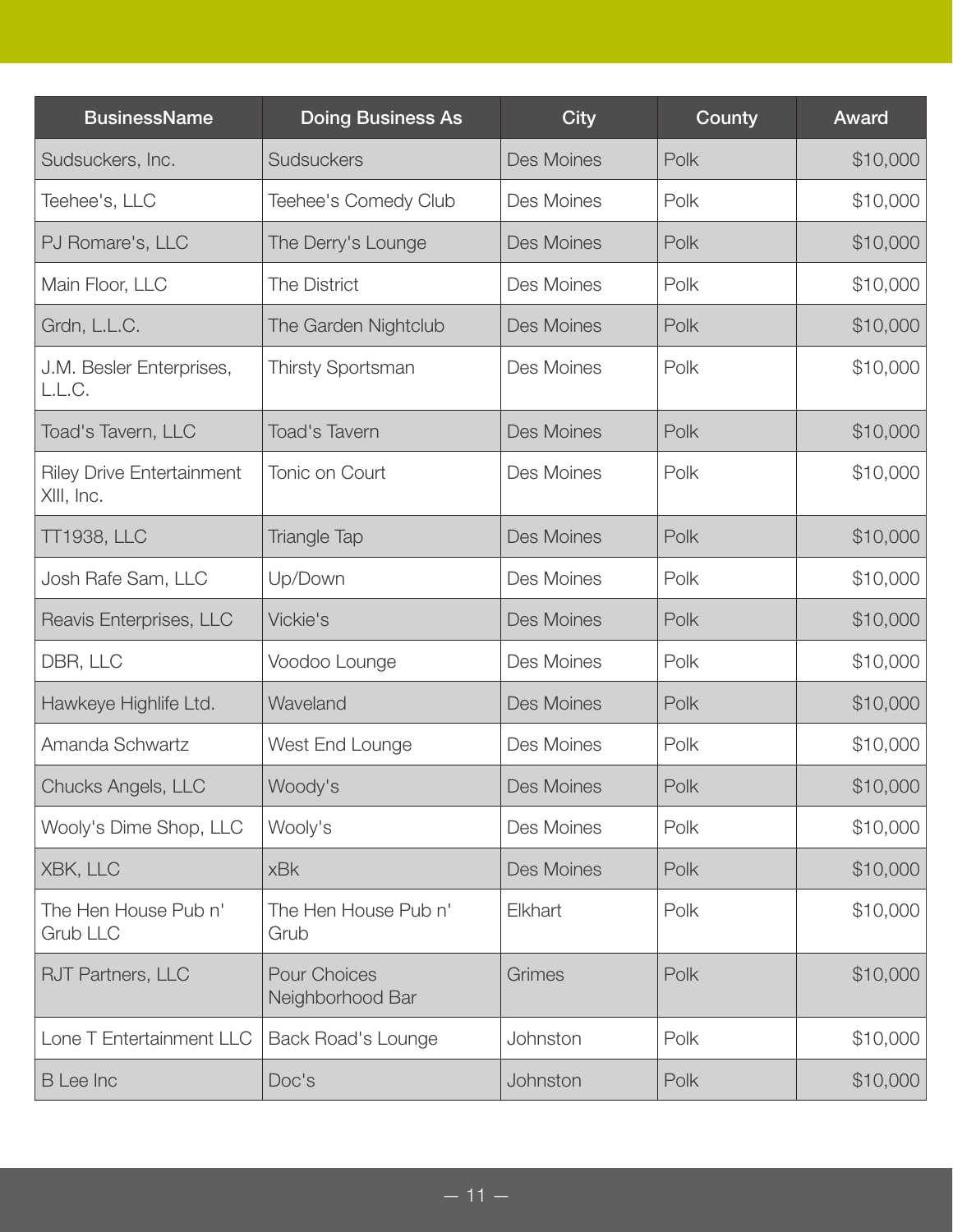| <b>BusinessName</b>                          | <b>Doing Business As</b>            | <b>City</b>            | County | Award    |
|----------------------------------------------|-------------------------------------|------------------------|--------|----------|
| Escape Lounge, LLC                           | Escape Lounge                       | Johnston               | Polk   | \$10,000 |
| MABL, INC                                    | Joe's Pub                           | Johnston               | Polk   | \$10,000 |
| Warehouse Pub                                | Warehouse Pub                       | Johnston               | Polk   | \$10,000 |
| Polk City Post No. 232,<br>American Legion   | American Legion                     | Polk City              | Polk   | \$10,000 |
| Fenders Brewing, LLC                         | <b>Fenders Brewing</b>              | Polk City              | Polk   | \$10,000 |
| M. Entertainment, LLC                        | Cottontail                          | Urbandale              | Polk   | \$10,000 |
| Denny Arthurs Inc.                           | Denny Arthurs                       | Urbandale              | Polk   | \$10,000 |
| <b>APB Properties LLC</b>                    | Finn's Pub                          | Urbandale              | Polk   | \$10,000 |
| Stringham's Inc                              | Groucho's                           | Urbandale              | Polk   | \$10,000 |
| Daniel & Phillip Inc                         | Irina's Restaurant and Bar          | Urbandale              | Polk   | \$10,000 |
| Dextercorp Inc.                              | Kathy's Irish Pub                   | Urbandale              | Polk   | \$10,000 |
| Urbandale's Oldest, Inc.                     | Stormy's Dixieland Tavern           | Urbandale              | Polk   | \$10,000 |
| Andersen Carol Sue &<br>Samuelson Richard C. | Suzy Q's                            | Urbandale              | Polk   | \$10,000 |
| Bradley's Pub, Inc.                          | <b>Bradley's Pub</b>                | <b>West Des Moines</b> | Polk   | \$10,000 |
| Fordad, Inc.                                 | Cattoor's on Grand                  | West Des Moines        | Polk   | \$10,000 |
| <b>Foundry Distilling</b><br>Company, LLC    | <b>Foundry Distilling Company</b>   | <b>West Des Moines</b> | Polk   | \$10,000 |
| Fox Brewing, LLC                             | Fox Brewing                         | <b>West Des Moines</b> | Polk   | \$10,000 |
| P2C2 Investments, LLC                        | Global Brew Tap House and<br>Lounge | <b>West Des Moines</b> | Polk   | \$10,000 |
| MM, LLC                                      | Ladder #13th                        | <b>West Des Moines</b> | Polk   | \$10,000 |
| Dino Investments, Inc.                       | <b>The Filling Station</b>          | <b>West Des Moines</b> | Polk   | \$10,000 |
| The Operating Room, LLC                      | The Operating Room                  | <b>West Des Moines</b> | Polk   | \$10,000 |
| BarleyBay, LLC                               | <b>Twisted Vine Brewery</b>         | <b>West Des Moines</b> | Polk   | \$10,000 |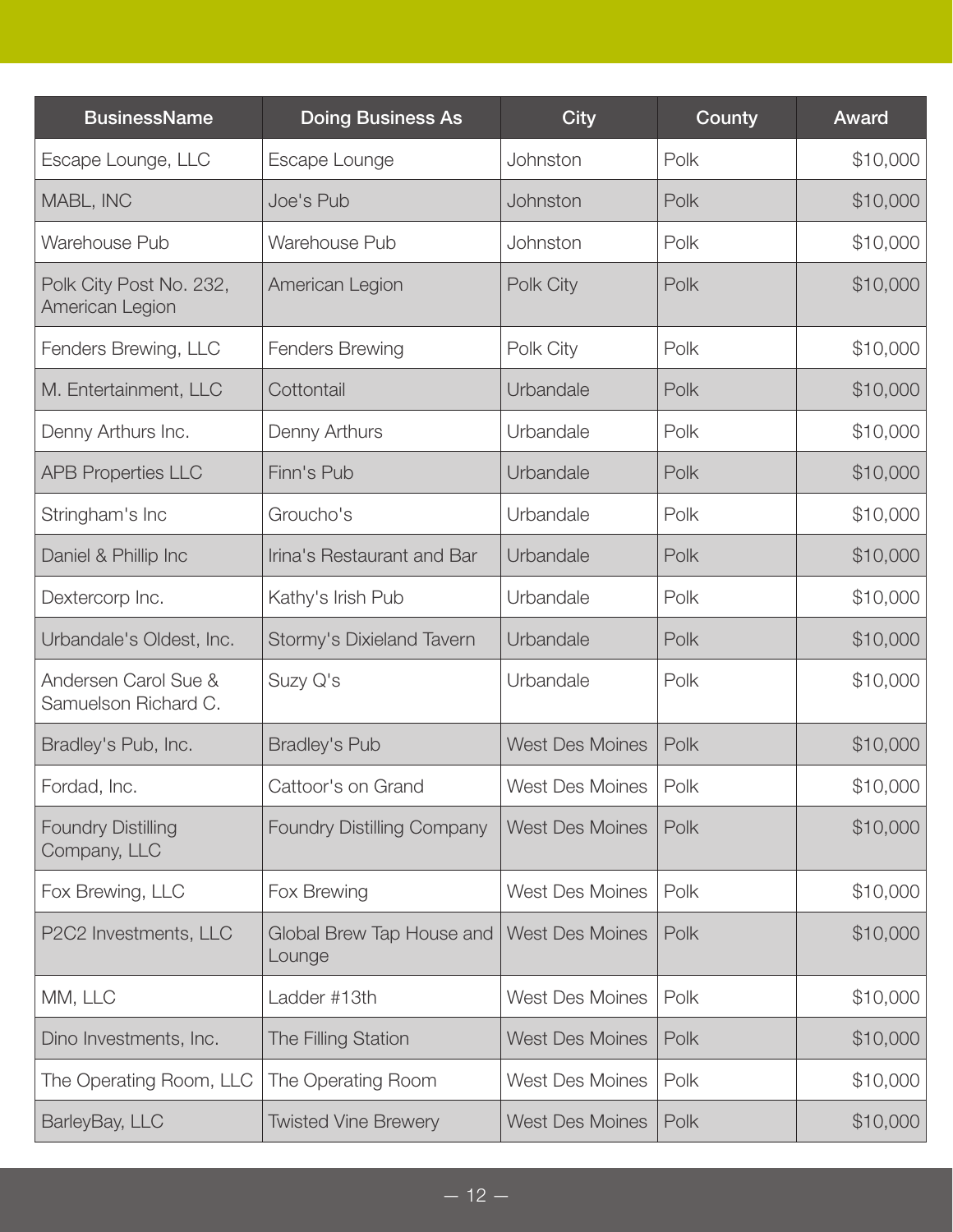| <b>BusinessName</b>                         | <b>Doing Business As</b>        | <b>City</b>            | County | Award    |
|---------------------------------------------|---------------------------------|------------------------|--------|----------|
| W West Investments, LLC                     | <b>Wellmans West</b>            | <b>West Des Moines</b> | Polk   | \$10,000 |
| Your Private Bartender,<br><b>LLC</b>       | <b>Your Private Bar</b>         | <b>West Des Moines</b> | Polk   | \$10,000 |
| Good Company NSP, LLC                       | Good Company                    | <b>Windsor Heights</b> | Polk   | \$10,000 |
| <b>Midwest Associates</b><br>Brokerage, LLC | Ridgemont                       | <b>Windsor Heights</b> | Polk   | \$10,000 |
| 1 Night Stand Iowa, LLC                     | 1 Night Stand                   | Ames                   | Story  | \$20,000 |
| Cris and Bryan Number 2,<br><b>LLC</b>      | AJ's Ultra Lounge               | Ames                   | Story  | \$20,000 |
| Alluvial Brewing Company,<br><b>LLC</b>     | <b>Alluvial Brewing Company</b> | Ames                   | Story  | \$20,000 |
| Little Brother's, LLC                       | <b>Blue Owl Bar</b>             | Ames                   | Story  | \$20,000 |
| Elegant Investments, LLC                    | Cellar 626                      | Ames                   | Story  | \$20,000 |
| Chicha Shack Ames Inc                       | <b>Chicha Shack Ames</b>        | Ames                   | Story  | \$20,000 |
| Welch Avenue Taverns,<br>Inc.               | Cy's Roost                      | Ames                   | Story  | \$20,000 |
| Crucoli, LLC                                | Della Viti                      | Ames                   | Story  | \$20,000 |
| Jess Clyde                                  | London Underground              | Ames                   | Story  | \$20,000 |
| ABMB, LLC                                   | Mickey's Irish Pub              | Ames                   | Story  | \$20,000 |
| <b>VSS Corporation</b>                      | Mother's Pub                    | Ames                   | Story  | \$20,000 |
| BOC, Inc.                                   | Outlaws                         | Ames                   | Story  | \$20,000 |
| The Scene, LLC                              | Sips and Paddy's Irish Pub      | Ames                   | Story  | \$20,000 |
| J.H.M. Ltd.                                 | Sportsman's Lounge              | Ames                   | Story  | \$20,000 |
| Amanda Warner                               | The Angry Irishmen              | Ames                   | Story  | \$20,000 |
| <b>VSS Corporation</b>                      | Thumbs Bar                      | Ames                   | Story  | \$20,000 |